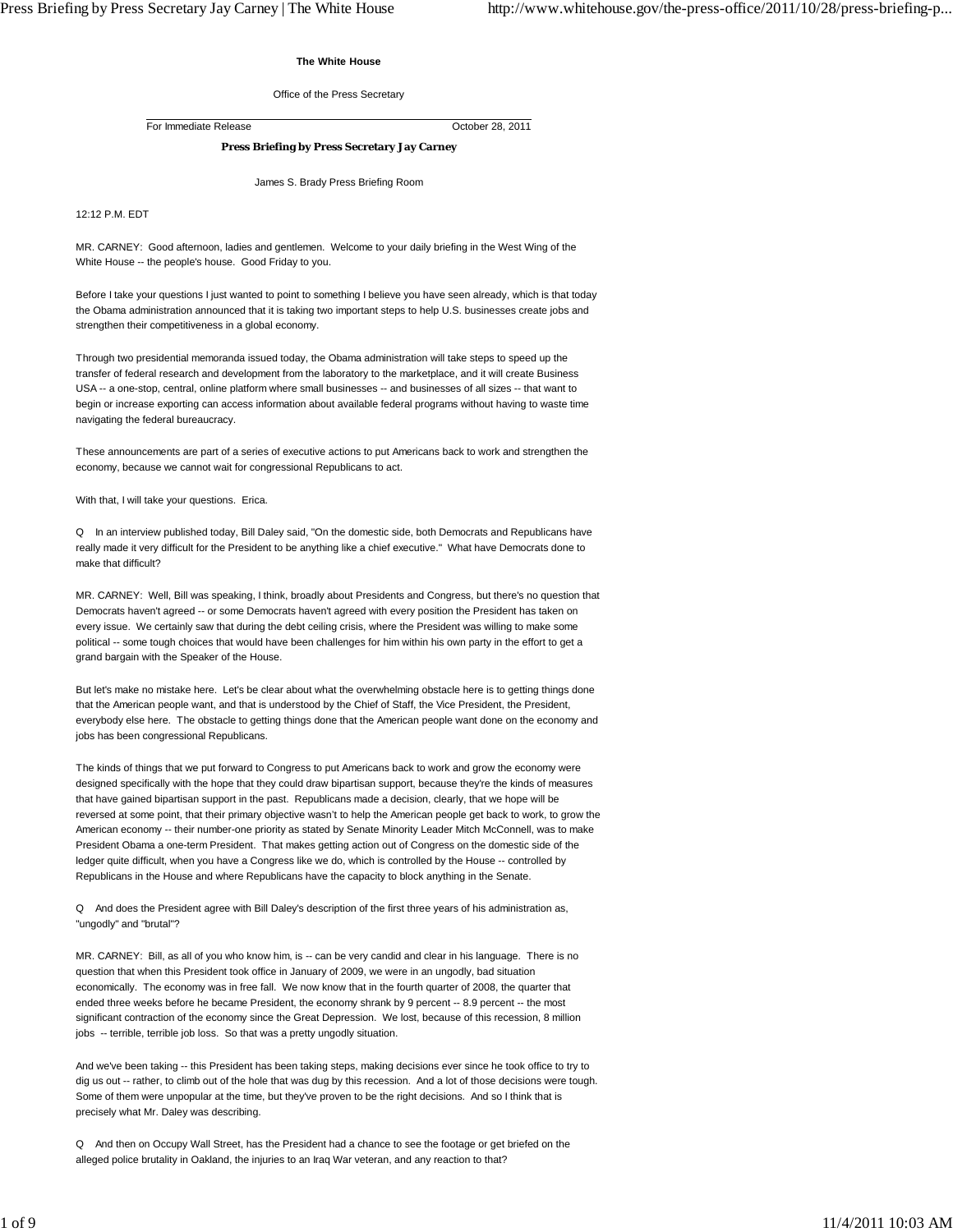MR. CARNEY: Well, I know that he's aware of it. I don't know that he's been briefed on it. He's aware of it from news reports. As I said yesterday, it's very important that we remember that we have a long and noble tradition of free expression, free speech, and protests and demonstrations in this country.

With regard to the situation in Oakland, this is a local law enforcement issue. I would note that the police are investigating that incident, so I don't really have much more to say about that in particular.

Sam.

Q Thanks, Jay. Going back to the interview, Mr. Daley is quoted as saying that, "The President says all the time he's surprised his approval number is above 40." What does he think it should be?

MR. CARNEY: I think "44" is what he said. And, well, precisely because of the circumstances that have -- that this country has been in since he took office: the worst recession since the Great Depression. I mean, it bears repeating, none of us in this room, I think I can say fairly, have experienced an economy like this in our lifetimes. And that has been brutal and difficult for the American people. And he's President, he's chief executive, and he's had to make a lot of difficult decisions to get the economy growing again, to stop the free fall, to put people back to work, and that's been a tough situation.

So the American people are frustrated -- no question about it. You see it -- they're enormously frustrated with the fact that the economy is not growing fast enough, the fact that there's still a persistently high unemployment. And they're exceptionally frustrated by the unconscionable dysfunctionality of Congress that has prevented common-sense solutions from passing the House, passing the Senate, and being signed into law by the President. I think that frustration is borne out in the polls. It's borne out in polls that measure the President's job approval, and it's borne out in polls that measure congressional job approval, the latest of which I think was 9 percent for Congress. So that's what he's talking about.

Q Staying on that -- 9 percent, you mentioned that yesterday; other officials have mentioned it quite a bit. Do you all take that as evidence that the President's tour that has pushed for the jobs act is working --

MR. CARNEY: No --

Q -- in terms of seeking public opinion?

MR. CARNEY: I think other measurements that demonstrate that the American people, by substantial majority, support the provisions within the American Jobs Act show that the message about what's in the jobs act and why it is filled with things that the American people support, filled with things that outside economists say will grow the economy and create jobs, has been getting out.

In terms of -- I think that it's related in the sense that -- the fact that Congress -- Republicans in Congress have refused to in the House even take it up and in the Senate they voted in unison against it I'm sure contributes to their record-low approval ratings. But we look more towards the positive, in the sense, towards the fact that the American people support overwhelmingly both the provisions within the jobs act and the pay-fors.

And that's the important point here that I was trying to make yesterday, too, is that what's remarkable about the situation -- the Republican obstructionism when it comes to measures to create jobs and grow the economy -- is they're alone. Even within their own party, they're the outliers, the Republicans in Congress -- because Republicans out in the country support building roads and bridges and schools. They support putting police officers and teachers back to work. They support tax cuts for everyone who receives a paycheck. They support tax incentives for small businesses -- businesses of all kind to hire veterans. They support a tax cut, a payroll tax cut for employers, for small businesses to help them grow and expand and hire. And, significantly -- because this is the problem, according to the Republicans -- they support the pay-for; they support the means by which the President and the Democrats in Congress say this should be paid for, which is asking millionaires and billionaires -- the people who have done exceptionally well in this country for the last 30 years, but even the last 10 years while middle-class Americans have seen their incomes flat-line -- to pay a little bit more, to pay their fair share.

So they're completely isolated from their own supporters, their own constituents. And we think that with the effort the President is making out in the country to put forward his proposals, to demonstrate the common-sense nature of the solutions he's offering, that hopefully those constituents will then make it clear to their elected representatives that they want action, they want a yes vote on the very things that will put Americans back to work and grow the economy.

Yes. Reuters, did you --

Q Yes. Thanks. The President said in the op-ed in the Financial Times there needs to be a credible firewall for Europe's problems. I wondered if the 1 trillion euro package constitutes that, and whether the agreement struck this week changes the sentiment going into the G20, or not?

MR. CARNEY: Well, as I said yesterday, we welcome the decisions that were made, and now we look forward to a full and rapid implementation of those decisions. There are steps along this process that include implementation.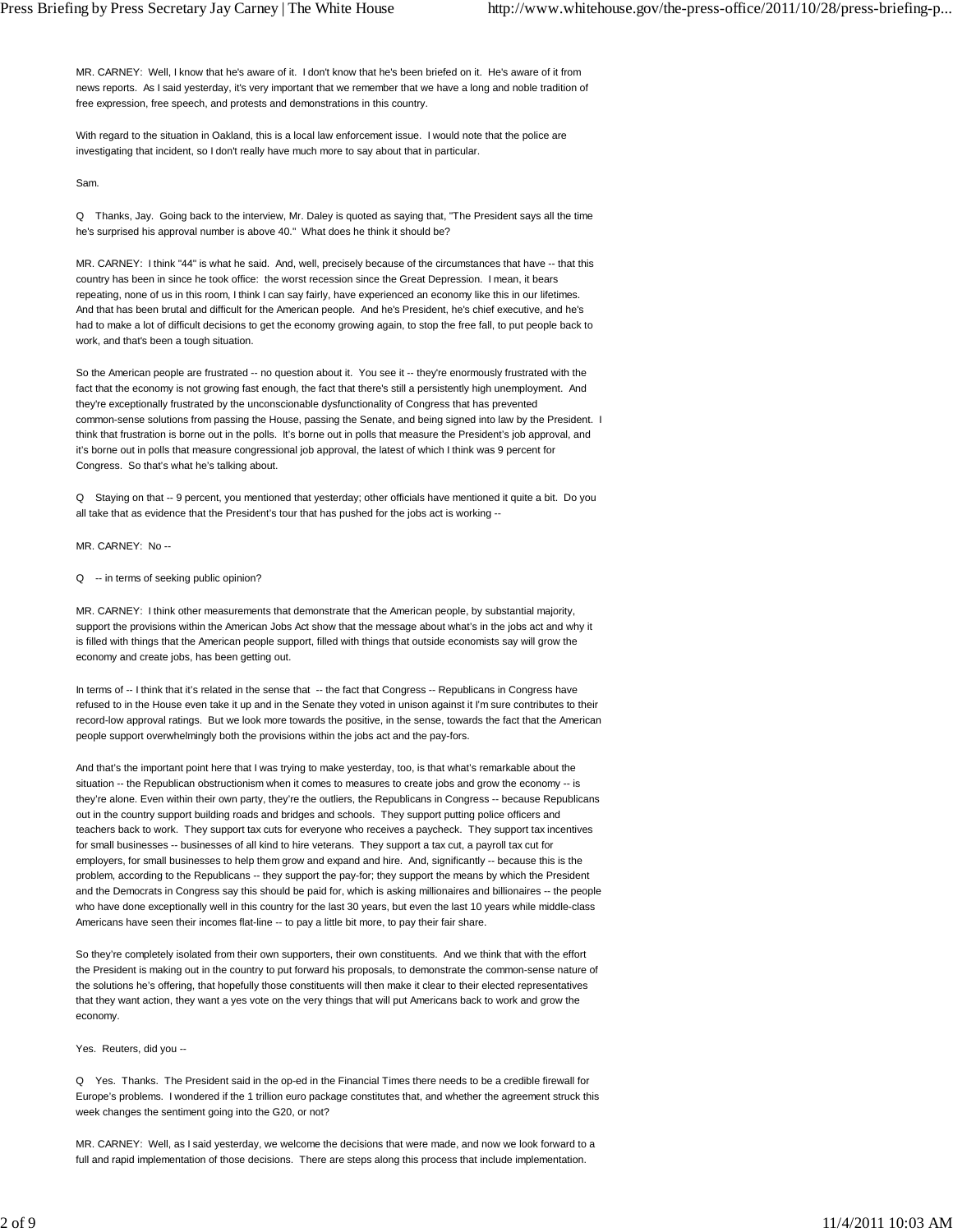As you read in the President's op-ed in the Financial Times, he believes that all members of the G20 need to work together to demonstrate the kind of unity that these countries and economies represent as we take on these serious global economic challenges. And Europe is a principal focus right now because of the crisis that they are in, and, fortunately, they are taking welcome and important steps towards resolving that conclusively.

So I think that the posture that the President brings to the G20 is reflected in the op-ed that was published this morning.

Q May I also ask -- Speaker Boehner yesterday said that the major work of the super committee is going to have to be in savings from the entitlement programs. I know you've stated your position about the need for balance, but does it boil down to that in your view as well?

MR. CARNEY: No, it doesn't. You know the President's position. You know the American people's position. And the simple fact of the matter is, you can achieve significant, lasting, impactful deficit and debt reduction of the scale that the President has put forward in his proposal -- an additional \$3 trillion in deficit and debt reduction -- without making seniors or vulnerable Americans shoulder the burden. It's not fair to do that. And it's not supported by the American people.

It's why the Ryan budget has garnered so little support from the American people, because that's what it asks. It says, let's not only protect the tax cuts that were put into place in the last decade that helped explode the deficit for the wealthiest Americans, let's give them a little more. Let's give additional tax cuts to the wealthiest Americans, who, as we saw in a CBO nonpartisan report this week, have seen their share of the national wealth explode, compared to middle Americans -- seen their wealth explode over the last 30 years.

That's just not an approach that the President believes is fair or balanced. So, no, he does not believe that, and it's unacceptable to him that a solution can emerge here that puts all the burden on seniors, puts all the burden on the families with disabled children, puts all the burden on middle-class Americans and struggling Americans. He does not.

Let's move it around. All the way in the back -- yes.

Q Thanks, Jay. The Washington Post reported the U.S. has a new drone base operational in Ethiopia. Do you have a comment on that?

MR. CARNEY: I think I do -- I think I have something I can say about that report. The United States has unarmed reconnaissance aircraft at a facility in Ethiopia as part of our partnership with the government of Ethiopia to promote stability in the Horn of Africa. The UAVs are not conducting any strike missions from Ethiopia. There are no U.S. military bases in Ethiopia. We are engaged in a broad, sustained and integrated campaign to counter terrorism. We are harnessing every tool of American power -- military, civilian, and diplomatic. The United States is strengthening its intelligence, military and security capabilities and drawing from a full range of law enforcement tools in coordination with partners around the globe.

That's what I have to say on that.

Mr. Lothian.

Q Almost on a daily basis, the White House has been rolling out something under the We Can't Wait banner. I know you've referred often to the fact that the President did a lot early on in his administration, but why did he not take such an aggressive posture from the very beginning?

MR. CARNEY: It's somewhat ironic to suggest that the actions this President took from the beginning weren't aggressive, given that the criticism from the right is that they were too aggressive, too much to try to save the economy --

Q Yes, but at the time he was --

MR. CARNEY: Well, first of all, I think the agenda that this President acted on in the first year was historic in its scope. So I think we were quite busy around here from day one, taking actions that were absolutely necessary to prevent a total collapse of the global economy and the American economy; to take action that would have -- to prevent a depression in the United States, the likes of which we hadn't seen since the 1930s, the possibility of which could have led to unemployment in the 20 and 25 percent range here in America.

At the time, he was able to get the Recovery Act through. He was able to get provisions that were necessary to stave off depression through Congress -- and he did so, and was able to act legislatively. He has also, consistently throughout his presidency, used his executive authority where appropriate to advance his agenda of helping the American people as they manage and struggle through this different economy. He is continuing to do that, and stepping up that effort because of the obstructionism that we're seeing in Congress from Republicans.

This is an urgent priority. We can't wait until Republicans suddenly decide that it's the right time to help the economy grow and the right time to take measures that will help create jobs in this country. So he will do everything<br>he can within his neuron comell, modium and large the secient the American poorls in this concerns to he he can within his power small medium and large to assist the American people in this economy to help them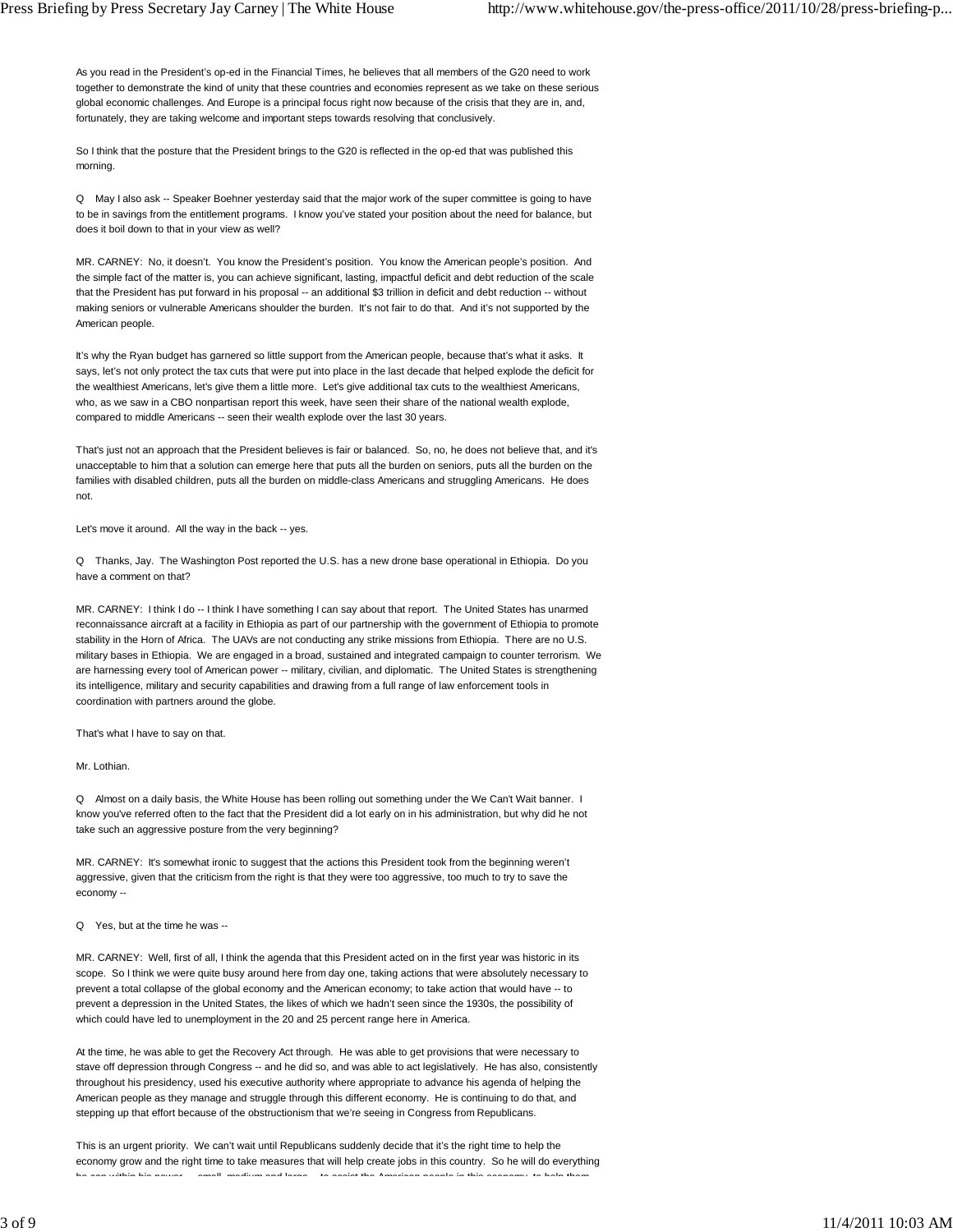he can within his power -- small, medium and large -- to assist the American people in this economy, to help them with their student loans, to help underwater homeowners refinance their mortgages, to provide facilitated access through federal government programs for small and large businesses -- everything he can, step by step. And you haven't heard the end of it, because, again, there is no higher priority for him than doing everything he can to help the American people as we emerge from the worst recession since the Great Depression.

Q But some of these things like, for example, the website -- did it need an executive order for that? I mean, isn't this something that --

MR. CARNEY: Well, it's a presidential memorandum. Are you saying that we didn't do everything we could have done on the first day in office? I mean, it is true that he is consistently and constantly tasking his team here and his team broadly in the administration to come up with ideas and new initiatives and proposals that will assist in achieving this goal of putting people back to work and growing the economy, and helping Americans in this different economy.

So as new ideas present themselves, as they're evaluated in the administration and here in the White House, and the President signs off on them, he will act on them.

# Ann.

Q On the Occupy protests, you described the President's tolerance for them and the right to speak out. What is the President telling mayors who say that they are now facing expense, the local law enforcement that are trying to clear these areas and running into violence -- what does the President say to them? Just suck it up and bear the cost and the price of free speech?

MR. CARNEY: I think you're presupposing conversations that you may imagine have taken place but I don't know that they have.

Q -- say yesterday?

MR. CARNEY: I don't know that that kind of conversation took place.

Q What did he say?

### MR. CARNEY: Look, I think that as has been true

throughout our history, there is a tradition of protest and demonstration, and exercise of free speech and expression, and it obviously has to be done in a lawful way and it has to be done appropriately. But the frustration that is felt by the -- demonstrated by the people who are out there is something the President fully understands, and it goes to the heart of what we've been discussing today and what we've been discussing frequently here about persistently high unemployment, about growth that's too slow, and about the dysfunctionality of Congress, the fact that Congress won't take action -- that their jobs proposals largely, even if you think they're good ideas, won't have an effect for a year or two or three, if they're positive at all.

And our point is the American people can't wait. It is not -- the status quo at 9.1 percent is not acceptable.

Q There is a tradition of civil disobedience, too. Does the President think that prolonged street demonstrations or sit-ins are worth the cost of that kind of free expression -- even when it burdens cities that are really strapped otherwise?

MR. CARNEY: Again, broadly -- I mean, I'm not going to get into assessments of individual cities and how they're responding, or what their cost burden is. The President has said that he understands people's frustrations. He understands that those frustrations are felt very broadly by the American people -- at least those frustrations that have to do with the fact that the economy isn't strong enough, the fact that unemployment is too high, and the fact that Washington is dysfunctional because of obstructionism by Republicans in Congress.

I mean, to the extent that this has to do with Wall Street specifically, we have a situation happening in Congress now where Republicans explicitly say they seek to dismantle or water down the Wall Street reforms that the President fought hard to put into place -- that are common-sense answers to the problems that existed that allowed the kind of behavior that contributed to the worst financial crisis since the Great Depression.

Q Are local officials allowed to have frustrations, too?

MR. CARNEY: Of course they are.

Yes, Ed.

Q One of the things the Occupy Wall Street people are upset about is special interests having a lot of influence here in Washington and having their voices heard, and not individuals being heard. In The New York Times, there's a story today about this campaign pledge the President made about lobbyists not being allowed to give money to his campaign. And yet, the story lays out in great detail how there are a lot of people not just giving, but raising half a million dollars each, a lot of money, for the President's campaign. And they just don't register as lobbyists, but their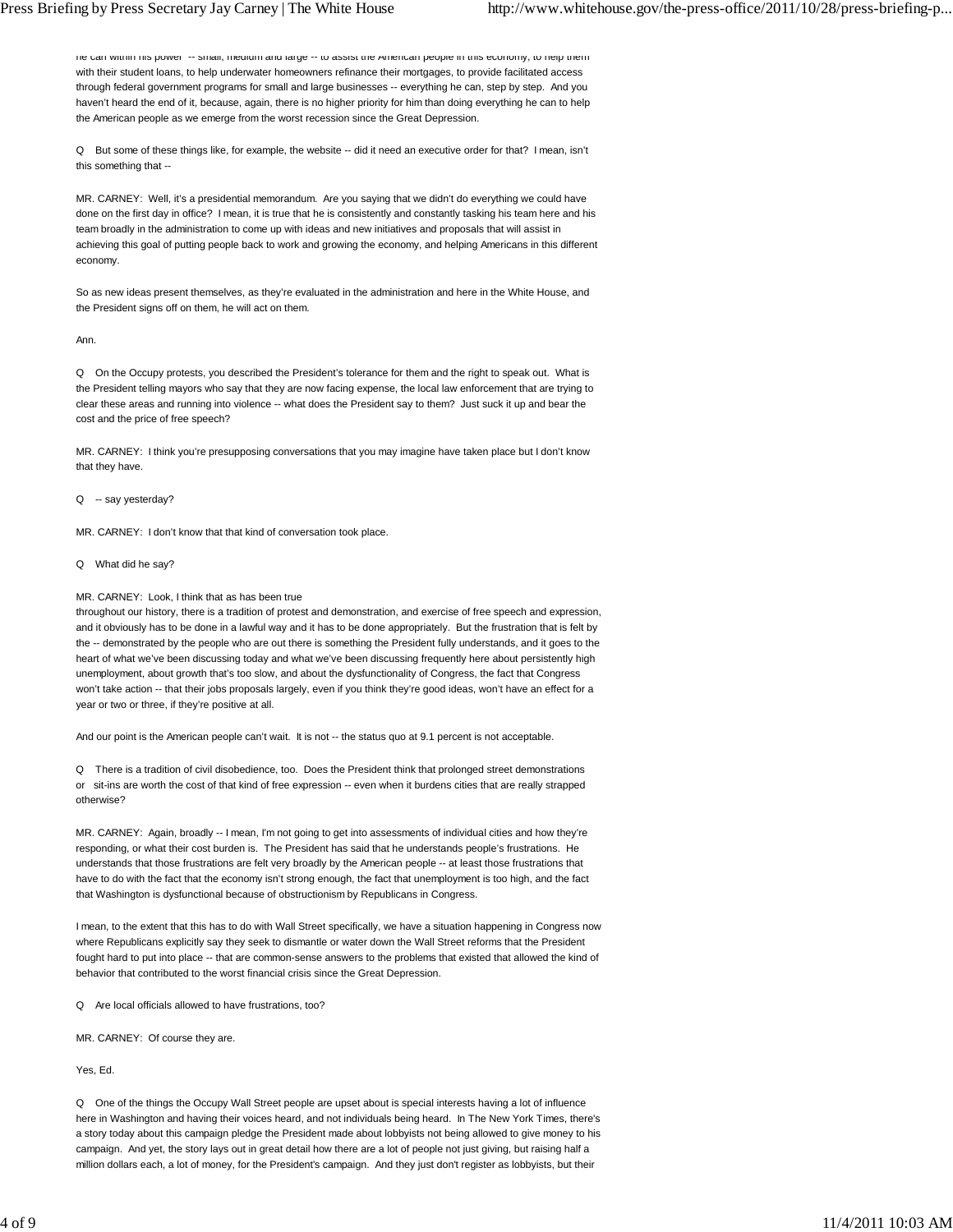livelihood is lobbying. How do you square those two?

MR. CARNEY: I mean, first of all, you make it sound like they don't register as lobbyists and they're somehow violating the law. This President's record is unprecedented in terms of his rejection of money from PACs and lobbyists. I mean, what's interesting is that you're citing that story and not the story that demonstrated that lobbyists are lining up in record numbers to contribute to Republican campaigns, campaigns that openly and willingly accept money from lobbyists as well.

Q We can get to those as well. The President in 2008 made a pledge that he would not accept --

MR. CARNEY: Right, and he has -- he has kept that.

Q -- we can go through all the other candidates, but he made that pledge.

MR. CARNEY: And he has kept that pledge, and has been more transparent and held himself and his administration to higher standards than any administration in history. And that's a record we're very proud of.

Q Okay, so how, then, in the story -- a woman who runs Pfizer's lobbying shop -- you ask, well, they don't lobby - she runs Pfizer's lobbying shop -- a drug company, billions of dollars of interests around the world, they lobby the White House, they lobby Congress. She runs their lobbying shop, and yet she's raised \$500,000 for the President's campaign. Isn't that violating the spirit --

MR. CARNEY: The point is, this President has been the most transparent in terms of disclosure, the most ethical in terms of the money that he will accept and the money he won't accept. There is no one who compares, thus far. We hope that there will be. And certainly none of the Republican candidates are even -- I mean, they don't even make an effort, right? And the fact is this President's record is unparalleled in this regard.

Q But he's also the President right now. They're candidates -- we don't know who's going to get the nomination -they should be held to a high standard as well. But he's the President in office.

MR. CARNEY: And he had the standard prior to when he ran for office, not just when he took office.

Q Okay. And so the head of Comcast lobbying, David Cohen -- runs Comcast's lobbying, raised a half a million dollars. I understand he keeps saying disclosure and everything else, but how do you have somebody who is running a lobbying shop and they're raising a half a million dollars -- how does that square with the ban?

MR. CARNEY: Again, Ed, the President's standards are unequaled in this regard. The practice has been unprecedented in this regard. The transparency, the disclosure unequaled, again, by any other candidate. We're very confident that his record on this is exemplary.

Let me go -- yes, sir.

Q Thank you, Jay. How is the National Security Advisor Tom Donilon visit to China and India, and what did he discuss with Chinese leaders?

MR. CARNEY: I'll have to take that question. I haven't had a chance to discuss that with him or his deputy.

Laura.

Q I just want to follow up on Erica's fist question to make sure I understood what you said in terms of the part of the Bill Daley interview when he said that there's both Republicans and Democrats who have been problematic, that Democrats he's referring to were from -- the criticism from the left during the debt -- the grand bargain --

MR. CARNEY: My point broadly was -- and I'm not going to parse --

Q No, I know what your point broadly was, but I want to know what your specific point was.

MR. CARNEY: I'm not going to parse his words. The point is clear that as you guys have reported, that there have been times when not every Democrat on Capitol Hill has agreed with the position the President has taken. And that was true most recently during the debt ceiling negotiations, although in the end, as you know, this President had worked with the Democratic leaders in both the House and the Senate, and had the Speaker of the House been willing to go forward with the grand bargain -- it was balanced and fair -- we could have achieved something quite significant and historic for this economy.

And Democrats were willing to go along with it -- not everyone, no question, not everyone. A lot of Democrats would not have. But we would have been able to deliver enough Democrats to get this done had the Speaker not backed out. Okay? But there's no question there hasn't been -- this President is making decisions based on what he thinks is right for all of the American people. It hasn't always been in every case supported by every member of the Democratic Party in the Congress, but what I can say is that this President understands well that Democrats in the House in Congress have been his allies when it comes to the number-one priority that the American people have, which is growing the economy and creating jobs.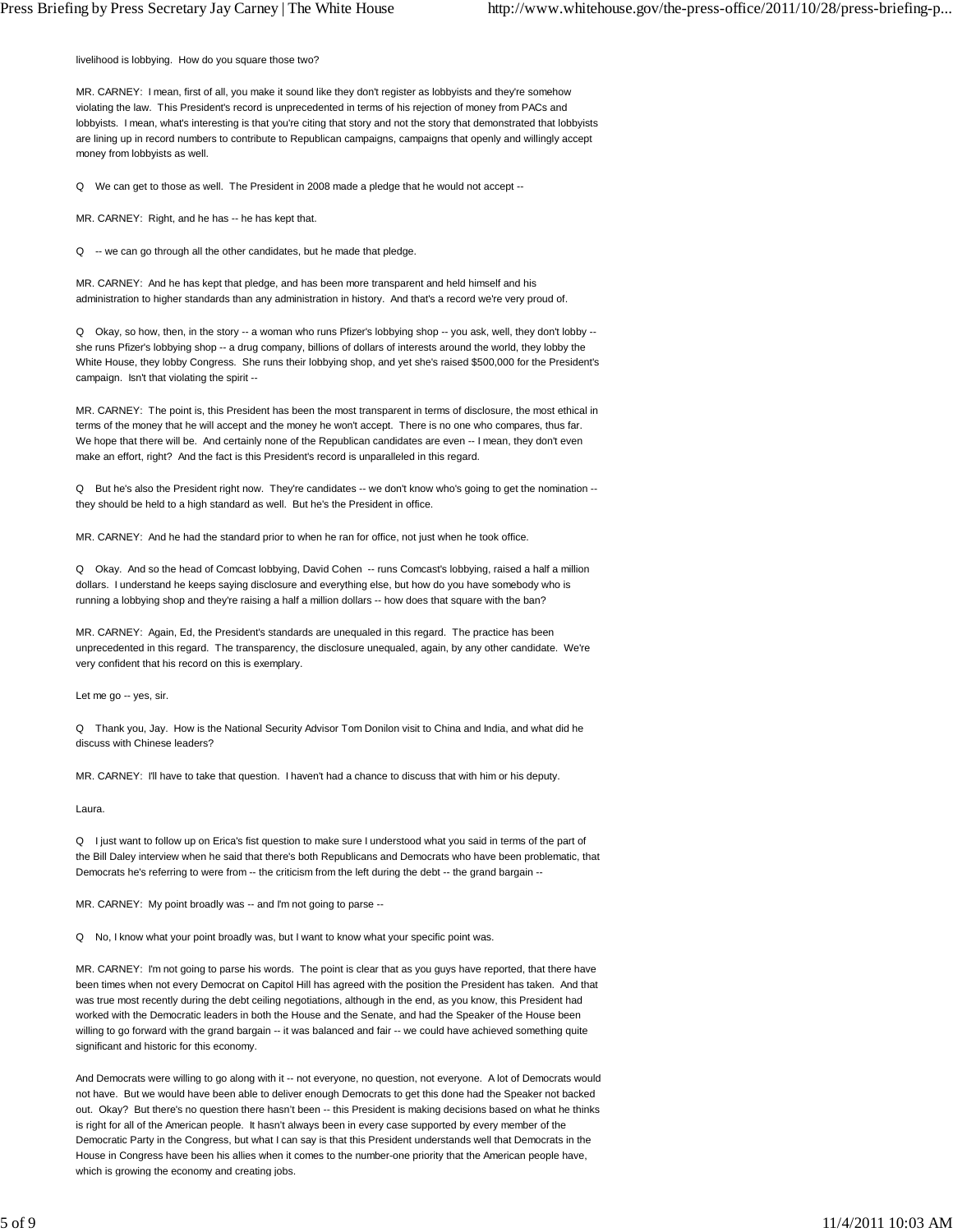g g y gj

And in the House and the Senate, Leader Pelosi and Leader Reid have been terrific allies in trying to get this jobs act through, and terrific allies in getting all of the important measures that this President has pushed for and gotten done in Congress in the nearly three years that he's been President.

Q Did you talk to Bill Daley before --

MR. CARNEY: I talk to Bill Daley every day, every morning.

Q About this interview in preparation to today's questions?

MR. CARNEY: I talked to him today, as I have -- I do every morning.

Q Why, on the announcements today regarding the executive memoranda, why was it necessary for the President to issue a memoranda to create a website?

MR. CARNEY: I can give you more detail on that. You have to initiate action, you write a presidential memoranda and it happens.

Q -- the government agencies --

MR. CARNEY: I'm not sure, Mike. The point is -- the point I made clear is that he will take every action he can within his power, and to order that action taken, in this case, required a presidential memorandum. And we're not arguing that there's a silver bullet measure in here that's sweepingly going to rectify all the challenges we face in the economy. In fact, some of them will be very narrow. Some of them will be substantial. Some of them -- especially the legislative ones -- could add up to 2 percent growth to the economy next year, and up to 1.9 million jobs, according to outside independent economists.

Q Typically -- you're talking about actions --

MR. CARNEY: No, I'm talking about the American Jobs Act. I said legislative. So if your0100 point is that some measures are small and some measures are midsize or large, point taken and accepted.

Q And do you have an estimate of the impact on the economy or jobs that some of these actions are going to be taking, specifically the ones today?

MR. CARNEY: I don't have a numerical estimate for you, no. But we know that in the case of the business-oriented options, that these are the kinds of things that small businesses and large businesses very much support and believe will have a very positive impact on what they do.

Q And one other question that's sort of a dramatic change of subject -- but Condoleezza Rice just published a book and in it she outlined some very tense negotiations in the last days of the previous administration. And according to her, the Prime Minister of Israel put on the table a map outlining a Palestinian state and how it would relate to the Israeli borders and so forth. And there's been some criticism since it was published that the current administration, the Obama administration, when it came in ignored that, did not try to build on that, and as a result of that the peace process is largely on life support at this point. I'm wondering if you take issue with that.

MR. CARNEY: Well, that criticism is preposterous. This President's commitment to and focus on doing everything the United States of America can to bring the two parties together, facilitate the peace process I think has been well documented. The fact that this is a challenge -- I mean, it's ironic because you're talking about the waning days of an eight-year presidency that also, not through lack of trying, but also did not reach a peace agreement between - or help facilitate a peace agreement between the Palestinians and the Israelis.

And I think we can give them the benefit of the doubt and say that this is a hard task and it has been a hard task for many, many years now. This President's focus on it has been intense, and his commitment to it has been intense because he believes that it is in the best interests of Israelis and Palestinians to find a two-state solution that gives the Palestinians the sovereignty that they deserve and the Israelis the security that they deserve.

Bill.

(L h )

Q Jay, could you give us a quick readout of next week?

MR. CARNEY: You know, Bill, I'll do that at the end of the briefing -- and I'm sure I'll forget, and somebody will say, "Hey, week ahead."

Q Well, it's not the most serious topic, but the President with Jay Leno the other night -- Halloween is Monday - and he said that he and the First Lady have this difference about whether they give out fruit and raisins or candy. Have they reached an agreement on --

MR. CARNEY: So if there are eggs on the house come 9:00 p.m. Monday you'll know what they were handing out?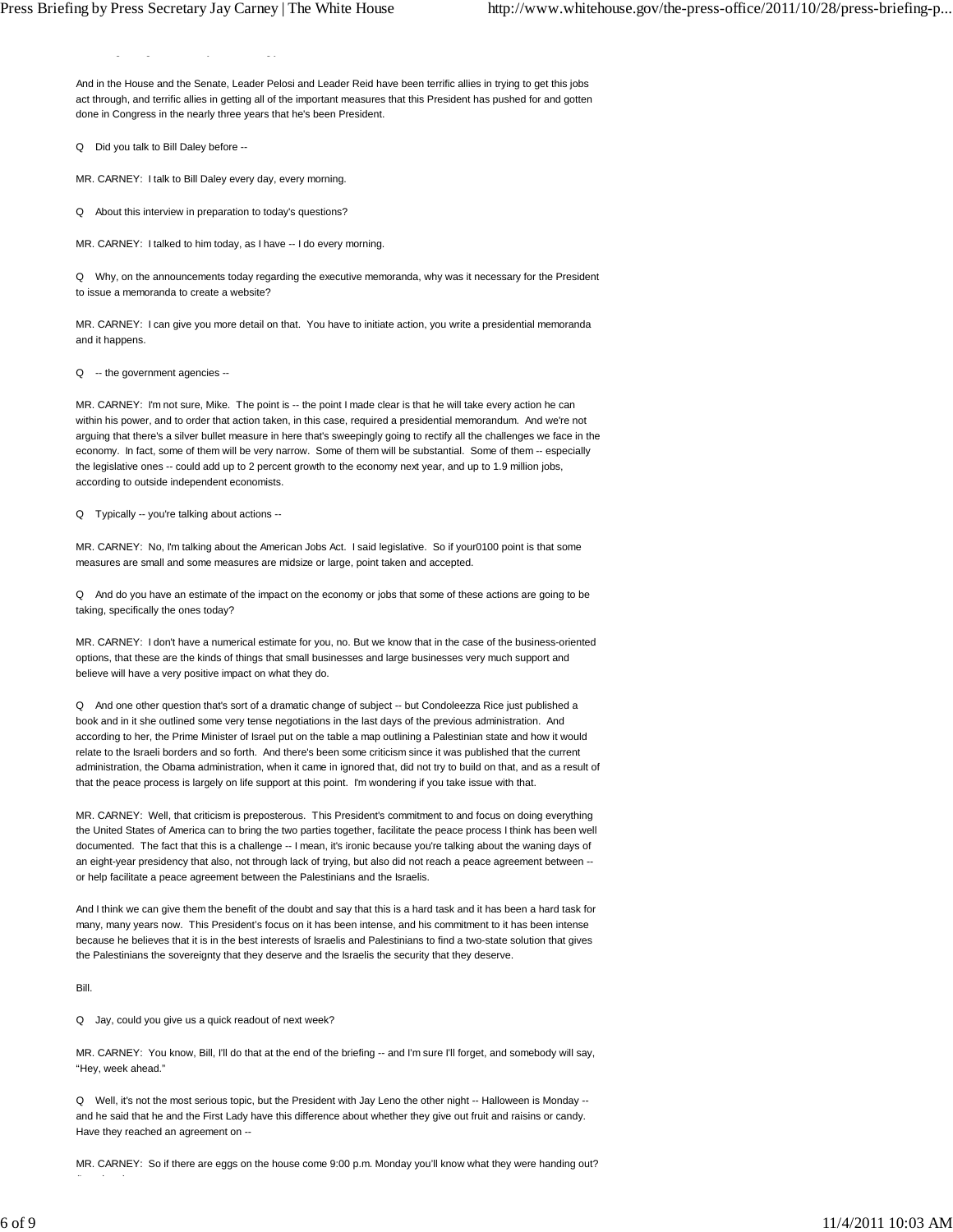(Laughter.)

Q Right, they'll be outside with the eggs. Any candy this year?

MR. CARNEY: I'll have to check. I'm sure there will be.

All the way in the back. And then Cheryl.

Q Yesterday and today you said the President gets his information on the Occupy movements from the news media. But on the other side of that --

MR. CARNEY: Well -- right.

Q But on the other side of that, has he as a result --

MR. CARNEY: My point is that this is not like secret intelligence stuff like he gets in the presidential daily briefing.

Q I know, no formal briefing.

MR. CARNEY: It's all out there, yes.

Q But as a result of what he's seen, has he instructed anyone, whether it be DHS or anyone else, to sort of reach out and liaise or work with or advise in any way any local or state law enforcement on how to deal with these protests?

MR. CARNEY: Not that I'm aware of, no.

Yes.

Q Jay, at the G20 next week, how aggressively will the President pursue reform in China's currency? How much support does he have for that among the other G20 nations? And is there a concern about possible retaliation or repercussions from China?

MR. CARNEY: I don't have a lot new for you on that. You know our position, and we've stated it clearly both publicly and to the Chinese, that while there has been progress made on this issue, that the currency still remains undervalued and we continue to work on that issue.

I don't really have much information to impart about how that fits into the G20 agenda. I think primarily, as you know, as we've been talking about a lot in the days leading up to the G20, the focus has been on Europe and its crisis and the steps that it needs to take and has taken in recent days towards resolving that crisis conclusively, and now we look forward to the implementation of that. I think that will still be a primary focus of the G20 in France.

Q You answered part of my question, but I'm wondering if the White House has gotten any more details about the eurozone agreement, or are you pushing to get more details ahead of the G20?

MR. CARNEY: I think we have great communication with our European allies and friends and partners. We have extreme and regular communication at the level of the Secretary of the Treasury and Treasury Department officials with their counterparts. So I think we're certainly getting the information that we need. But I don't have any more detail on that for you. You might go to Treasury.

Roger.

Q Yes, same topic. I was wondering, has the President called Chancellor Merkel or Mr. Sarkozy to offer any congratulations or anything?

MR. CARNEY: I don't have any -- I'm not aware of any calls to the Chancellor or the President. As you know, they did have a conference call, those two with the President, plus the Prime Minister.

Q That was last week?

MR. CARNEY: Last week. But I'm not aware of any calls today, or I don't have any calls of this week.

Q Does he have plans --

MR. CARNEY: Again, I don't have any to read out or preview.

Q All right. And on a related -- a different subject, Capitol Hill and the super committee. Mr. Boehner and Pelosi seemed to show some flexibility in some of their statements that they made yesterday -- Boehner saying that he could close loopholes in exchange for a reduction in some of the social programs, Pelosi saying that she wouldn't at least shut the door on revising the formula for Social Security COLAs, and both saying that the super committee, it's imperative that they get an agreement by November 23rd. Did you guys take note of that? Do you see any openings? Do you see any flexibility? Is he planning to call people down here at some point?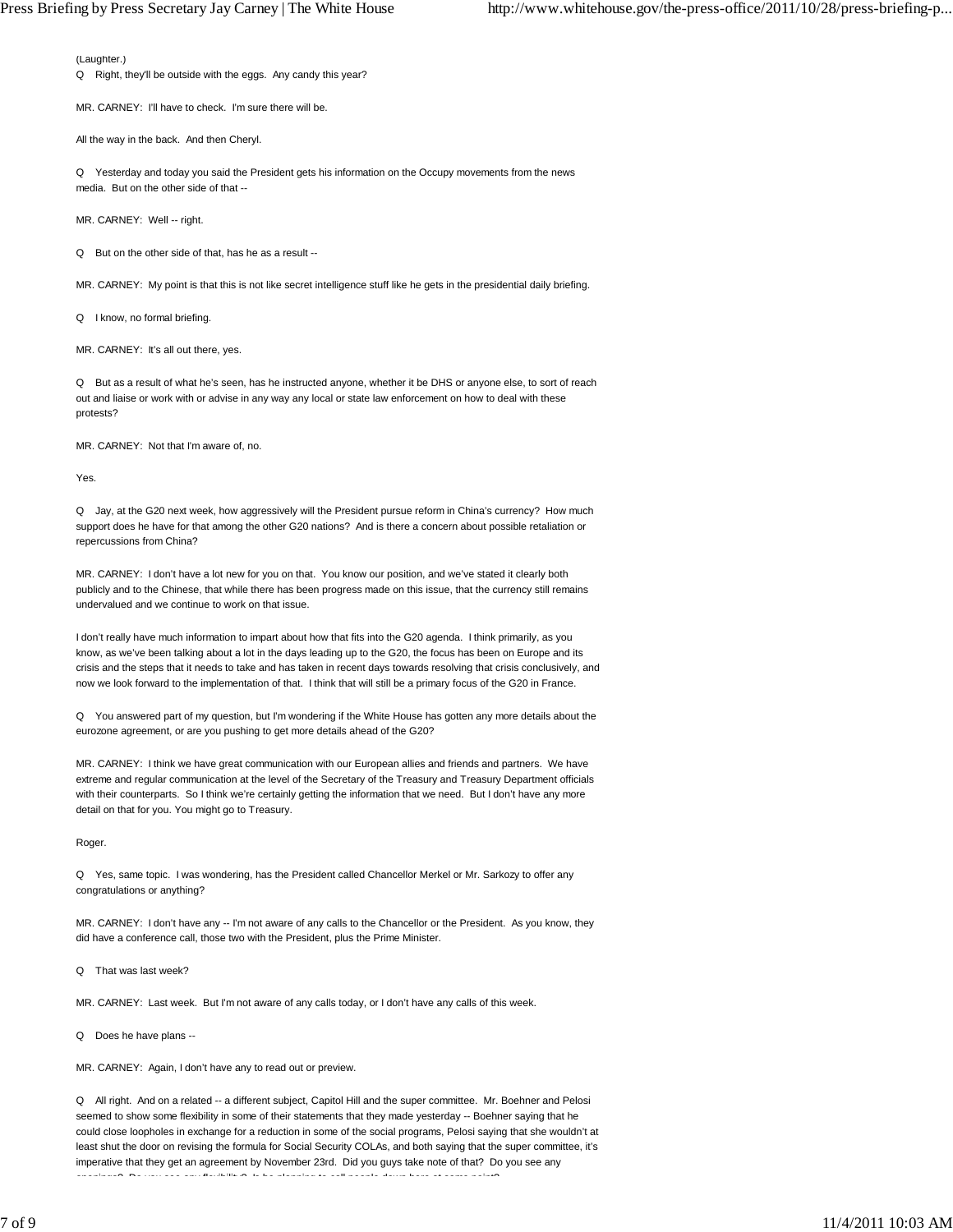openings? Do you see any flexibility? Is he planning to call people down here at some point?

MR. CARNEY: Well, let me start from the end of your question. November 23rd is a deadline set by the legislation, so I would imagine that there is a sense of urgency related to that deadline since it's a deadline.

Q But both sides are saying that now.

MR. CARNEY: Well, both sides are obligated under that deadline, as members of Congress and leaders in the House. But that's obviously a good thing.

We remain hopeful that Congress will address this issue in a way that's balanced, that includes hard choices for everybody, but if it's done in a balanced way, does not unduly or unfairly shift the burden onto one sector of society while holding harmless, if you will, another sector, especially, in this case, the most fortunate Americans who have seen their incomes rise dramatically in a period where middle-class Americans have seen their incomes stagnate or decline.

So I think it's certainly the case that there needs to be balance. And to the extent -- I think one question related to what the Speaker said suggested that it was -- there wasn't as much openness to the kind of balance that we think is necessary. But may your interpretation of that end up being correct. I hope that's the case. I hope there is a willingness -- we certainly do -- on the part of Republicans to approach this is in a balanced way. Because if you do it in a balanced way, as everybody who's looked at this problem seriously has said -- all the outside commissions - the President's fiscal commission, the Domenici-Rivlin commission -- you need to take this -- tackle this problem in a way that's balanced, that includes revenues, includes spending cuts, includes reform of entitlements. And if you do it that way you can actually accomplish something very significant that will be beneficial to the economy in the medium and long term.

Q Is he going to try and jump in, though, and --

MR. CARNEY: This is a congressional mandated action obligating a committee set up by Congress to deliver a product. We don't have any membership on that committee. So the President, in fact, already submitted -- probably engaged on the front end of this by putting forward his own proposal. And he certainly will continue to urge that committee and Congress in general to take the approach that is reflected in the detailed proposal he put forward.

April, and then Mark.

Q Jay, any White House comment on the final hurdle that has been cleared for the Black Farmers -- the \$1.15 billion? The judge just cleared and approved that last night.

MR. CARNEY: I don't have a formal comment for you, but I know that this has been an issue that has been worked on for years and years and years. It's cleared, as you indicate in your question, a number of hurdles, including since we've been here in office, and I know we support that. But I haven't got a formal statement yet on the judge's decision. And this has been bipartisan.

Q Does this administration look at this Black Farmers settlement as a major feather in the cap for President Obama, particularly as it took several Presidents over the years for this to happen?

MR. CARNEY: Well, I think it's an important accomplishment for everyone involved, not least -- I mean, not just, obviously, this President, but a lot of people who were involved of both parties over the years in making this come to a conclusion in a way that is supported by a bipartisan majority.

Q Thanks, Jay.

MR. CARNEY: I'll take the last from Mark.

Q Jay, where are the ideas for all the executive actions coming from? Is someone designated in the White House to gather these ideas? Have notes gone out to department and agencies to send us your ideas?

MR. CARNEY: Well, I don't know if notes have gone out, but certainly it has been at the President's urging that everyone, both within the White House and broadly within the administration, look for opportunities to take executive action that can be, broadly speaking, helpful to Americans as they deal with this economy. And then that can be the kinds of measures that were announced today that are targeted at business; the kinds of measures that were announced earlier this week aimed at struggling homeowners and students with debt obligations. And you'll continue to see measures that affect different areas of the economy in a positive way.

Depending on where the issue resides, different people are involved here at the White House. We have -- at a policy level, Deputy Chief of Staff Nancy-Ann DeParle is chief of policy, if you will. But certainly many other people are involved.

- Q The week ahead?
- Q And then come back?